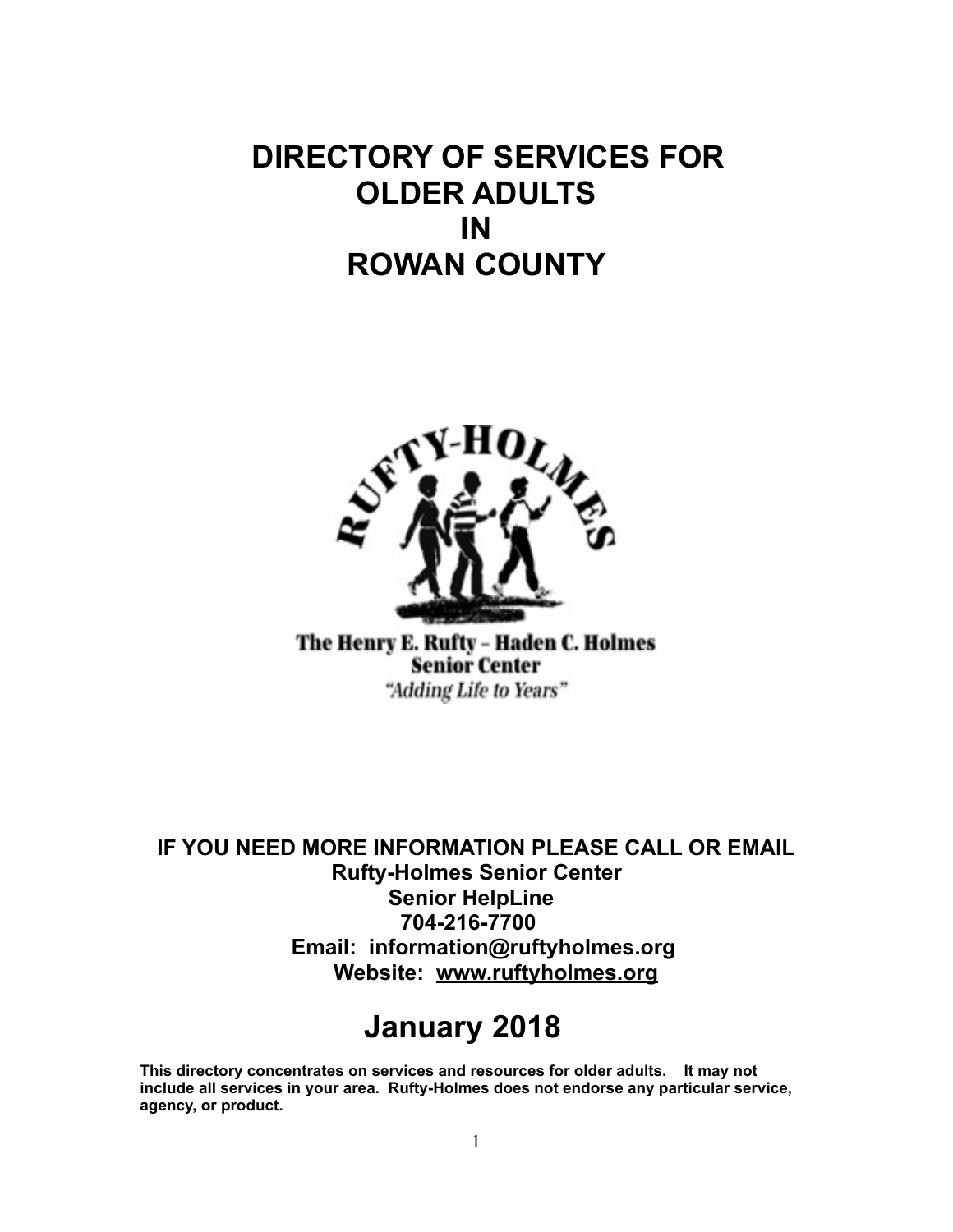#### **TABLE OF CONTENTS**

| <b>Emergency Numbers</b>                       | 3              |
|------------------------------------------------|----------------|
| <b>Service Numbers</b>                         | 4              |
| Information and Medical Hotline Numbers        | 5              |
| Abuse/Neglect/Domestic Violence                | 6              |
| Adult Day Care / Short-term respite care       | 6              |
| Advocacy                                       | 6              |
| <b>Blind and Visually Impaired</b>             | 7              |
| <b>Caregiver Information</b>                   | $\overline{7}$ |
| <b>Computer Training</b>                       | $\overline{7}$ |
| Deaf and Hearing Impaired                      | $\overline{7}$ |
| <b>Dental Services</b>                         | 8              |
| <b>Disability-Related Services</b>             | 8              |
| <b>Educational Opportunities</b>               | 8              |
| <b>Employment /Training</b>                    | 8              |
| Eyeglasses, Eye Exams                          | 9              |
| <b>Financial Assistance</b>                    | 9              |
| <b>Food and Nutrition</b>                      | 9              |
| <b>Fraud Reporting</b>                         | 9              |
| Home Modification, Rehabilitation, and Repairs | 10             |
| Housing                                        | 10             |
| Housing, Other                                 | 10             |
| Housing, Temporary                             | 10             |
| <b>In-Home Services</b>                        | 11             |
| Insurance                                      | 11             |
| <b>Legal Services</b>                          | 11             |
| Long Term Care Facilities                      | 12             |
| <b>Medical Alert Systems</b>                   | 12             |
| <b>Medical Centers</b>                         | 12             |
| <b>Medical Clinics</b>                         | 13             |
| <b>Medical Complaints</b>                      | 13             |
| Medical Equipment/Medicine Delivery            | 13             |
| <b>Medical Services, Other</b>                 | 13             |
| <b>Mental Health Services</b>                  | 13             |
| Miscellaneous                                  | 13             |
| <b>Prescription Assistance</b>                 | 14             |
| Recreation                                     | 14             |
| <b>SHIIP</b>                                   | 14             |
| <b>Social Security</b>                         | 15             |
| <b>Substance Abuse</b>                         | 15             |
| <b>Support Groups</b>                          | 15             |
| <b>Tax Assistance</b>                          | 15             |
| <b>Telephone Reassurance</b>                   | 15             |
| <b>Telephone Service Plans</b>                 | 15             |
| Transportation                                 | 16             |
| <b>Utility Assistance</b>                      | 16             |
| <b>Veterans' Services</b>                      | 16             |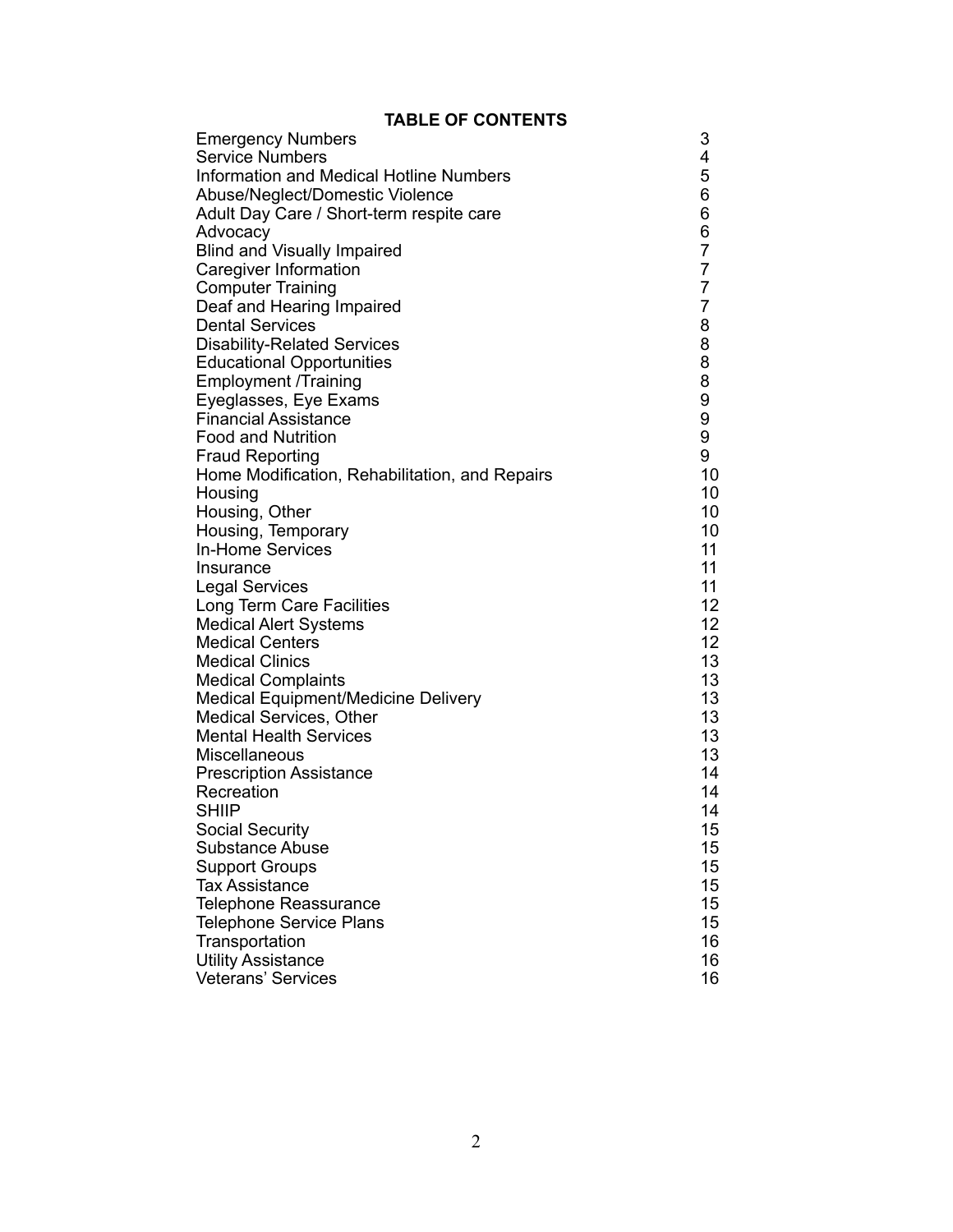# **EMERGENCY NUMBERS**

| <b>Ambulance Service</b>     |  |
|------------------------------|--|
|                              |  |
| Business Calls: 704-216-8900 |  |
|                              |  |
| Business Calls: 704-633-5405 |  |
| <b>Fire Assistance</b>       |  |
|                              |  |
| <b>Business Calls:</b>       |  |
|                              |  |
|                              |  |
|                              |  |
|                              |  |
|                              |  |
|                              |  |
|                              |  |
|                              |  |
|                              |  |
|                              |  |
| <b>Law Enforcement</b>       |  |
|                              |  |
| <b>Business Calls:</b>       |  |
|                              |  |
|                              |  |
|                              |  |
|                              |  |
|                              |  |
|                              |  |
|                              |  |
|                              |  |
|                              |  |
|                              |  |
|                              |  |
|                              |  |
| <b>Disaster Services</b>     |  |
|                              |  |

| www.ncpoisoncenter.org                                       |  |
|--------------------------------------------------------------|--|
|                                                              |  |
| www.suicidepreventionlifeline.org                            |  |
| Veterans Crisis Linewww.veteranscrisisline.net1-800-273-8255 |  |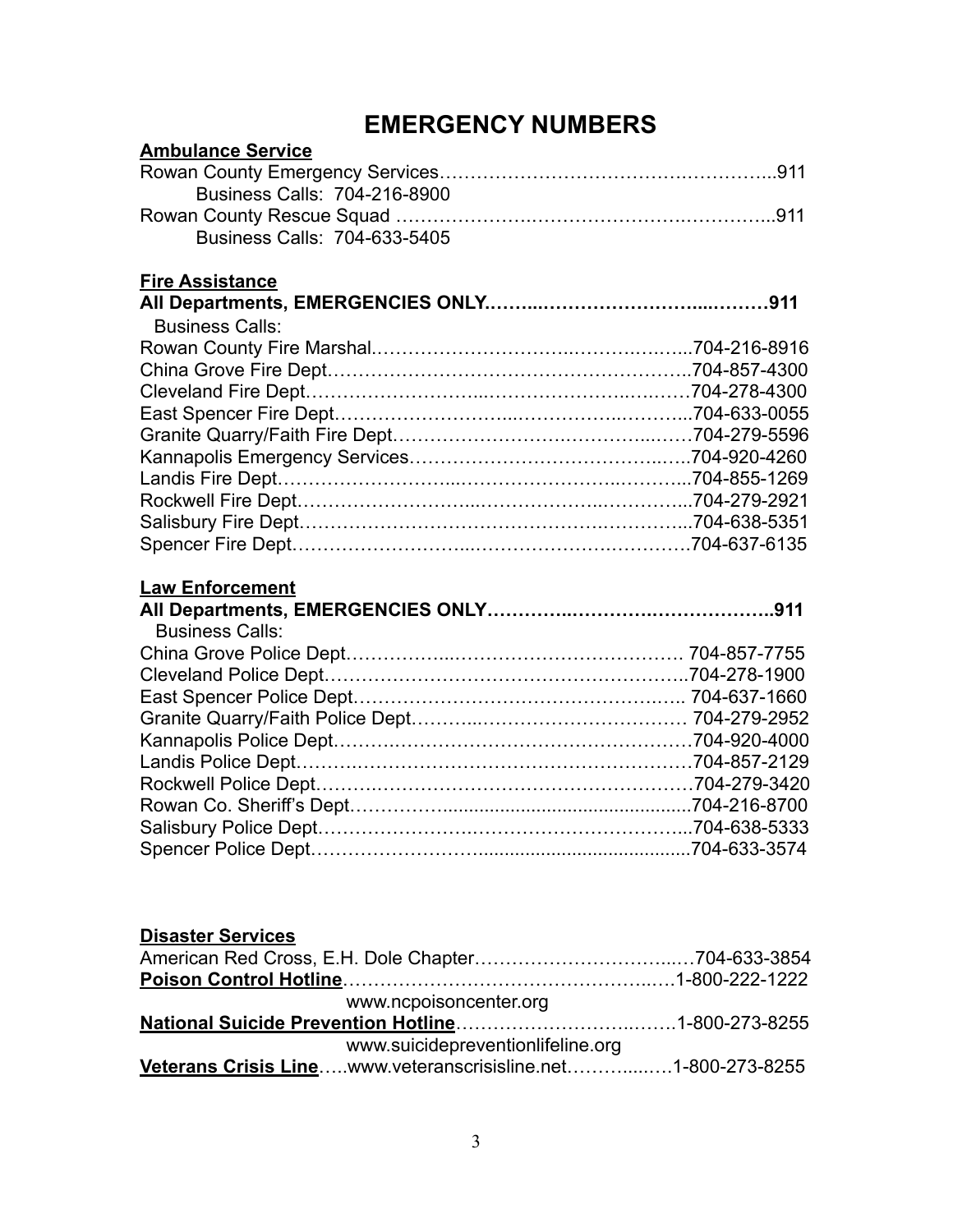# **SERVICE NUMBERS**

### **Government**

### **Municipalities**

#### **Information**

| NC 2-1-1, www.nc211.org, cell phone users call 1-888-892-1162 |  |
|---------------------------------------------------------------|--|
|                                                               |  |
| 704-633-4221                                                  |  |
| www.rowanchamber.com                                          |  |
|                                                               |  |
| Visitsalisburync.com                                          |  |
|                                                               |  |
|                                                               |  |
| Rufty-Holmes Senior Center, Senior HelpLine704-216-7700       |  |
|                                                               |  |

### **Miscellaneous Numbers:**

| Better Business Bureau of Northwest NC. 336-725-8348 or1-800-777-8348 |  |
|-----------------------------------------------------------------------|--|
|                                                                       |  |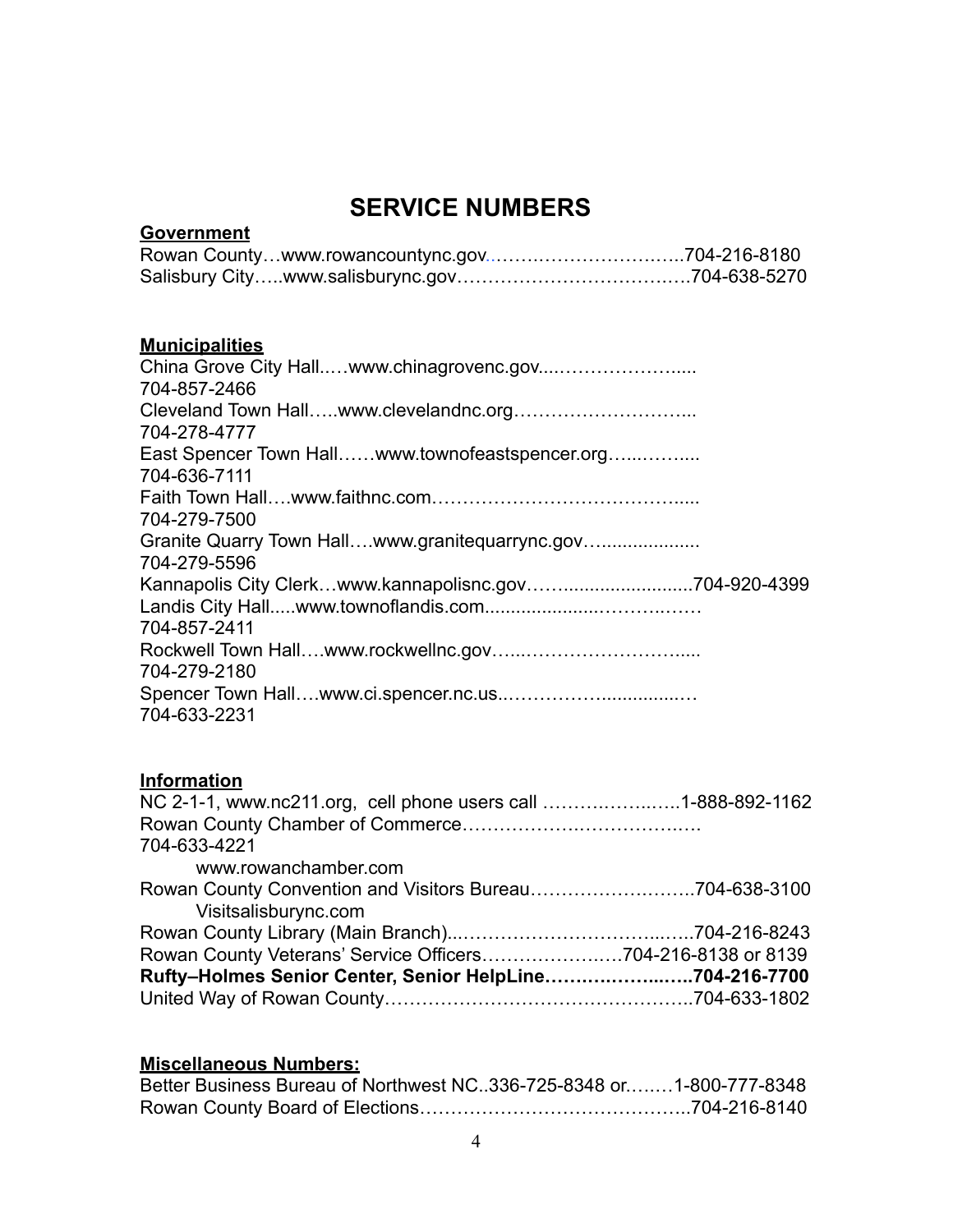| Rowan County Register of Deeds (Birth and Death Certificates)704-216-8626 |  |
|---------------------------------------------------------------------------|--|
|                                                                           |  |
|                                                                           |  |
|                                                                           |  |
| Vehicle Tags, Registrationwww.ncdot.gov/dmv704-633-5312                   |  |

# **INFORMATION & MEDICAL HOTLINE NUMBERS**

| Centers for Medicare & Medicaid Services 1-800-633-4227<br>www.cms.gov                                                          | TTY 1-877-486-2048 |
|---------------------------------------------------------------------------------------------------------------------------------|--------------------|
|                                                                                                                                 |                    |
| Consumer Services, NC Dept. of Insurance 1-855-408-1212                                                                         |                    |
| Governor's Officegovernor.nc.gov/contact1-919-814-2000                                                                          |                    |
| Joint Commission on Hospitals(hospital complaints)1-630-792-5800<br>www.jointcommission.org                                     |                    |
| Medicaid questions, Dept. of Social Services704-216-8330                                                                        |                    |
|                                                                                                                                 |                    |
| www.cms.gov/Medicare/CoordinationofBenefits TTY 1-855-797-2627                                                                  |                    |
| www.stopmedicarefraud.gov                                                                                                       | TTY 1-800-377-4950 |
| NC Senior Medicare Patrol (Medicare fraud prevention)1-855-408-1212                                                             |                    |
| NC State Employee's Health Planwww.shpnc.org 1-855-859-0966                                                                     |                    |
| Railroad Retirement Boardwww.rrb.gov1-877-772-5772                                                                              |                    |
| Senior's Health Insurance Information Program-Raleigh1-855-408-1212<br>www.ncdoi.com Rowan Co. SHIIP office704-216-7703 or 7704 |                    |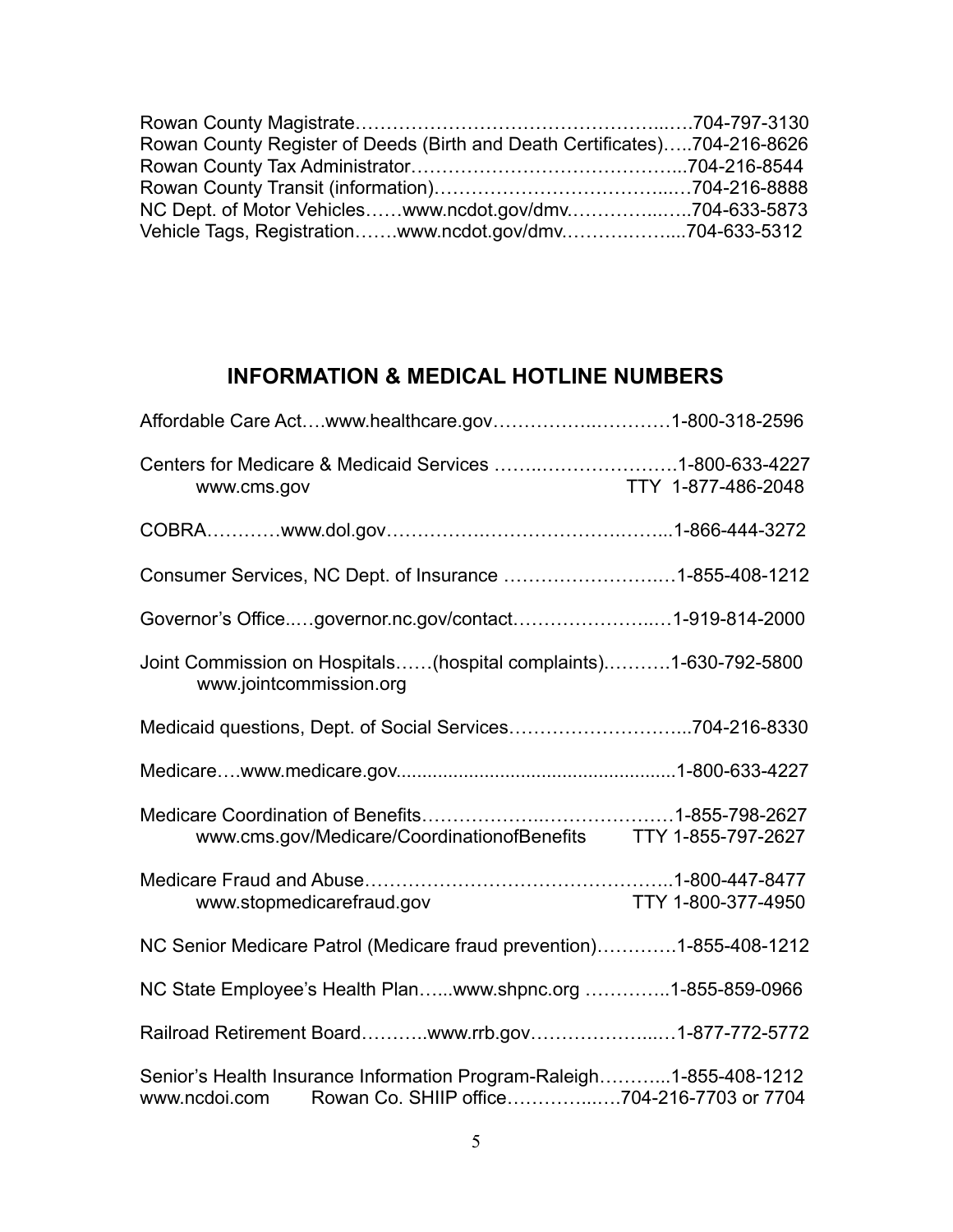| www.ssa.gov                                                     | Salisbury office 1-877-405-3157 |
|-----------------------------------------------------------------|---------------------------------|
| TRICARE www.tricare.mil1-877-444-5445                           |                                 |
|                                                                 |                                 |
| Veteran's Service Officers for Rowan County704-216-8138 or 8139 |                                 |

# **Providers of Services for Older Adults in Rowan County**

#### **Abuse/Neglect/Domestic Violence**

| Novant Geriatric Behavioral Health, Rowan Med.Ctr704-210-5302 |  |
|---------------------------------------------------------------|--|
| Ombudsman Programwww.Centralina.org1-800-508-5777             |  |
|                                                               |  |

| Rowan Co. DSSAdult Protective Services704-216-8331 |  |
|----------------------------------------------------|--|
|                                                    |  |

### **Adult Day Care/ Short-term Respite Services/ Rehabilitation**

| Rowan Co. Social Services (possible daycare funds)704-216-8331 |  |
|----------------------------------------------------------------|--|
|                                                                |  |
|                                                                |  |

#### **Advocacy**

| Local AARP chapter information704-216-7714                 |  |
|------------------------------------------------------------|--|
| Alzheimer's Ass'n., Western Carolina Chapter1-800-272-3900 |  |
| www.alz.org/northcarolina                                  |  |
|                                                            |  |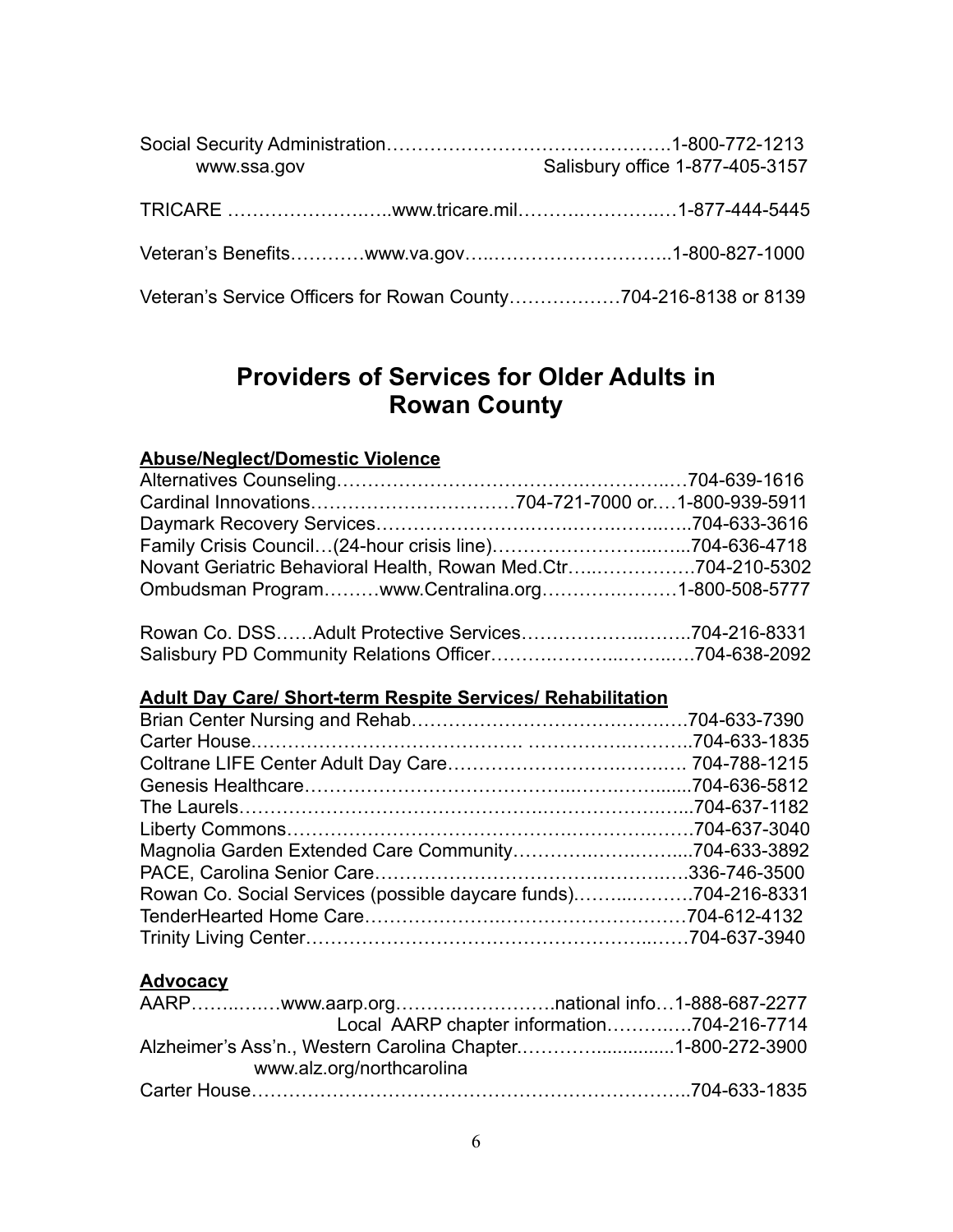| Disability Rights NCwww.disabilityrightsnc.org1-877-235-4210               |  |
|----------------------------------------------------------------------------|--|
| Division of Health Service Regulation, Complaint Intake Unit1-800-624-3004 |  |
| (nursing homes, hospitals, adult care homes, etc.)                         |  |
|                                                                            |  |
| NAMI, Nat. Alliance for the Mentally IIIwww.nami.org704-640-8811           |  |
| Nat. Federation of the Blindwww.nfb.org1-410-659-9314                      |  |
| Ombudsman Programwww.Centralina.org1-800-508-5777                          |  |
| Rowan County Department of Social Services704-216-8330                     |  |
| Rufty-Holmes Senior Center/ Senior HelpLine704-216-7700                    |  |
|                                                                            |  |
|                                                                            |  |

### **Blind and Visually Impaired (see also p.8, Disability-Related Services)**

| Audio Bibleswww.audiobiblesfortheblind.org1-941-748-3031            |                       |
|---------------------------------------------------------------------|-----------------------|
| EyeCare America (eye exams)www.eyecareamerica.org1-877-887-6327     |                       |
| Nat. Federation of the Blindwww.nfb.org1-410-659-9314               |                       |
| NC Assistive Technology Projectwww.ncatp.org704-566-2899            |                       |
| Buy or sell assistive technology deviceswww.ncexchangepost.org      |                       |
| NC Div. of Services for the Blindwww.ncdhhs.gov/dsb704-563-4168     |                       |
|                                                                     |                       |
| NC Library, Blind/Handicapstatelibrary.ncdcr.gov/lbph1-888-388-2460 |                       |
|                                                                     |                       |
|                                                                     |                       |
| Social Security Adminwww.ssa.govnational, 1-800-772-1213            |                       |
|                                                                     | local, 1-877-405-3157 |

### **Caregiver Information (see also p.6, Adult Day Care)**

| Alzheimer's Association, Western Carolina Chapter1-800-272-3900  |  |
|------------------------------------------------------------------|--|
| www.alz.org/northcarolinaNational Helpline, 24/71-800-272-3900   |  |
|                                                                  |  |
| Elder Care Locatorwww.eldercare.gov1-800-677-1116                |  |
|                                                                  |  |
| National Alliance for Caregivingwww.caregiving.org1-301-718-8444 |  |
|                                                                  |  |
| NC Division of Agingwww.ncdhhs.gov/aging919-855-3400             |  |
| NC Senior Care Councilcarenorthcarolina.org1-800-989-8137        |  |
| PACE, Carolina Senior Carewww.carolinaseniorcare.org336-746-3500 |  |
|                                                                  |  |
|                                                                  |  |
|                                                                  |  |
|                                                                  |  |

### **Computer Training**

| Goodwill Career Connectionswww.goodwillnwnc.org704-638-6434 |  |
|-------------------------------------------------------------|--|
|                                                             |  |
| Rowan County Public Library(Main Branch)704-216-8228        |  |
| Rufty-Holmes Senior Center, computer classes704-216-7714    |  |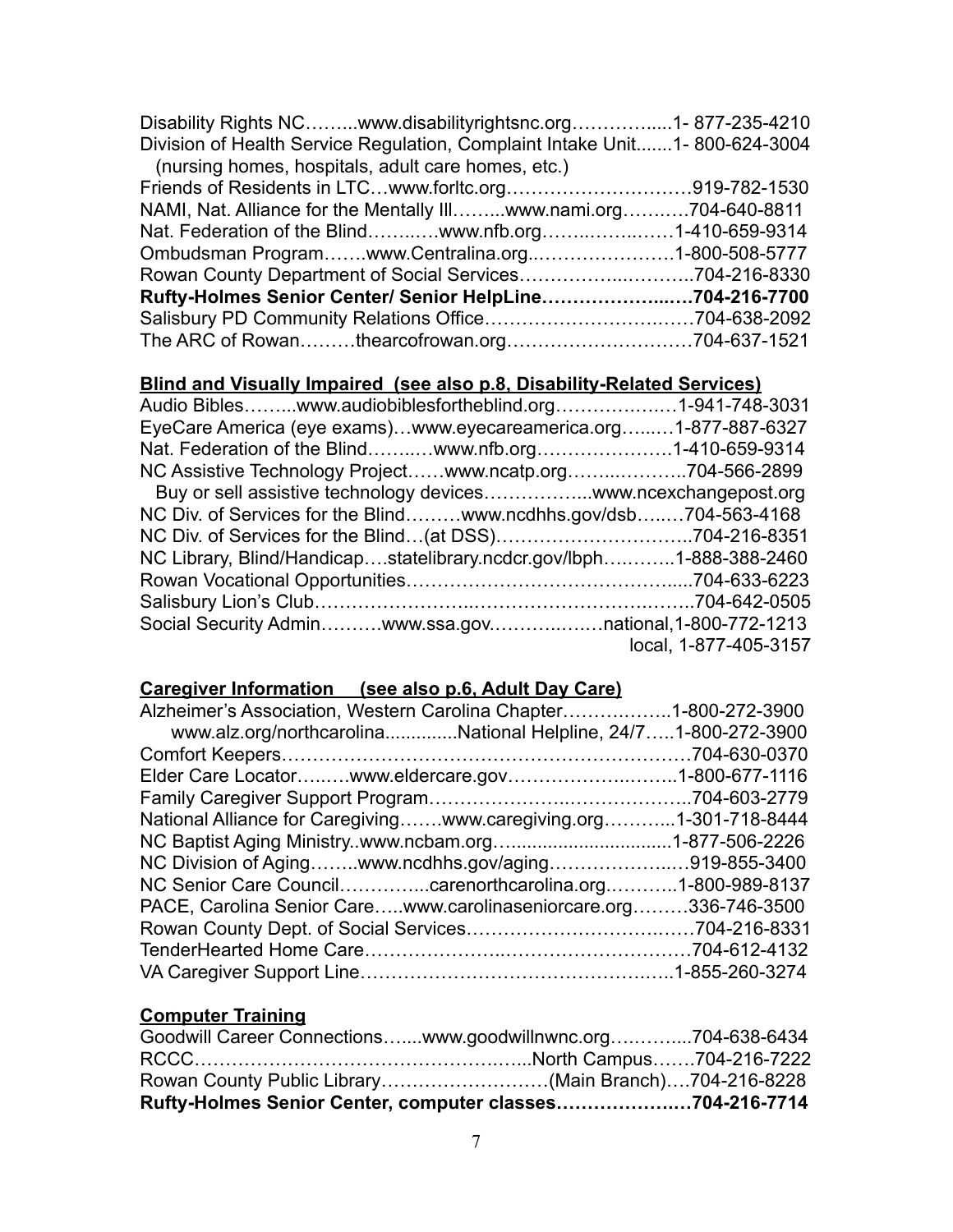#### **Deaf and Hearing Impaired (see also p.8, Disability-Related Services)**

| CapTel (caption phone)www.captel.com1-800-233-9130                    |
|-----------------------------------------------------------------------|
| Caption Call (caption phone)www.captioncallphone.com1-877-863-1196    |
|                                                                       |
| Hearing Loss Ass'n., Charlottewww.nchearingloss.org704-545-5661       |
| NC Assistive Technology Projectwww.ncatp.org704-566-2899              |
| Buy or sell assistive technology deviceswww.ncexchangepost.org        |
| NC Svcs. for Deaf and Hard of HearingCharlotte 704-568-8558           |
| Schedule an appointment at Rufty-Holmes by calling1-800-835-5302      |
| Relay NCwww.relaync.comvoice or TTY, 1-866-545-4012                   |
| Starkey Hearing Foundationstarkeyhearingfoundation.org1-866-354-3254  |
| <b>Dental Services</b>                                                |
| Community Care Clinic of Rowan County (dental clinic)704-636-4523     |
| ECU Dental School at Davidson College, Lexington1-336-236-0165        |
|                                                                       |
| NC State Board of Dental Examiners(dental complaints) 919-678-8223    |
| School of Dentistry, UNC-Chapel Hillwww.dentistry.unc.edu919-537-3737 |

#### **Disability–Related Services**

| CapTel (caption phone)www.captel.com1-800-233-9130                              |  |
|---------------------------------------------------------------------------------|--|
| Caption Call (caption phone)www.captioncallphone.com1-877-863-1196              |  |
|                                                                                 |  |
|                                                                                 |  |
|                                                                                 |  |
| Disability Rights NCwww.disabilityrightsnc.org1-877-235-4210                    |  |
|                                                                                 |  |
| NAMI, National Alliance on Mental Illnesswww.nami.org704-640-8811               |  |
| NC Assistive Technology Projectwww.ncatp.org704-566-2899                        |  |
| Buy or sell assistive technology deviceswww.ncexchangepost.org                  |  |
| NC Div. Svcs for the Blindwww.ncdhhs.gov/dsb1-866-222-1546                      |  |
|                                                                                 |  |
|                                                                                 |  |
| NC Div. of Vocational Rehab704-639-7575 or 1-866-760-8282                       |  |
| NC Independent Living Rehab. Program704-985-1172 or 1-877-699-7579              |  |
| NC Library, Blind/Handicapstatelibrary.ncdcr.gov/lbph1-888-388-2460             |  |
| NC License Tag Agency (handicapped placards)704-633-5312                        |  |
| Rowan County Parks/Recreation, Special Populations704-216-7783                  |  |
|                                                                                 |  |
|                                                                                 |  |
| Salisbury City Transit. (Salisbury, Spencer, East Spencer)704-638-5252          |  |
| Social Security Administration (disability)(nat.)1-800-772-1213, 1-877-405-3157 |  |
|                                                                                 |  |

### **Educational Opportunities**

|  |  |  | NC Co-op. Extension-Rowan rowan.ces.ncsu.edu704-216-8970 |  |
|--|--|--|----------------------------------------------------------|--|
|--|--|--|----------------------------------------------------------|--|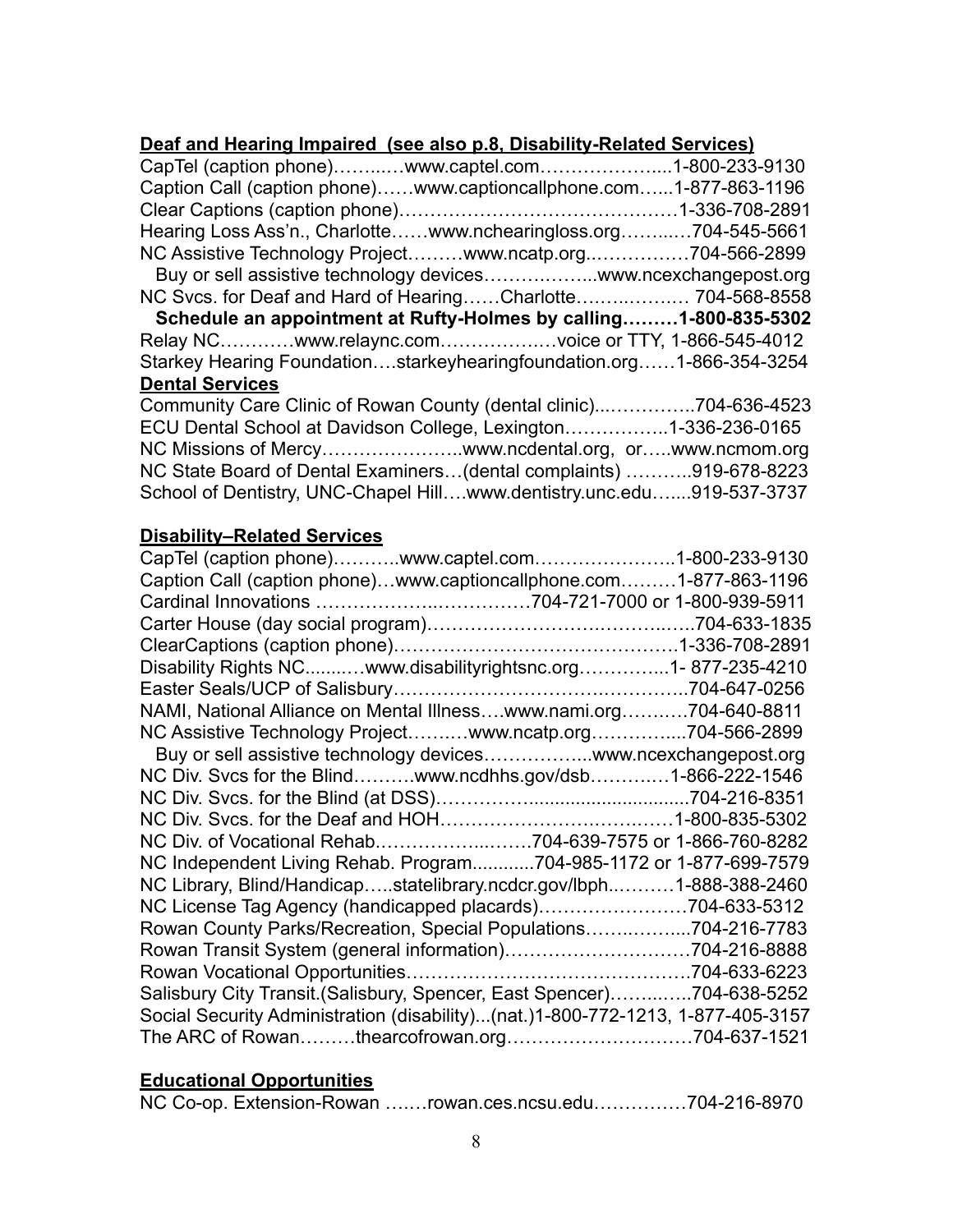| Road Scholar (travel & learning)www.roadscholar.org1-800-454-5768 |  |  |  |
|-------------------------------------------------------------------|--|--|--|
|                                                                   |  |  |  |
| Rowan County Public LibraryMain Branch704-216-8243                |  |  |  |
| South Branch704-216-7727 East Branch704-216-7838                  |  |  |  |
| Rufty-Holmes Senior Center: classes, programs, etc704-216-7714    |  |  |  |
| **Rufty-Holmes Senior HelpLine, list of area colleges704-216-7700 |  |  |  |

### **Employment Training**

| Goodwill Career Connectionswww.goodwillnwnc.org704-638-6434       |  |
|-------------------------------------------------------------------|--|
|                                                                   |  |
| NC Div. of Vocational Rehabilitation1-866-760-8282 or704-639-7575 |  |
|                                                                   |  |
| <b>Eyeglasses, Eye Exams</b>                                      |  |
| EyeCare America (eye exams)www.eyecareamerica.org1-877-887-6327   |  |
|                                                                   |  |
|                                                                   |  |

#### **Financial Assistance**

| Hope Now Hotline (foreclosure)www.hopenow.com1-888-995-4673             |  |
|-------------------------------------------------------------------------|--|
| Lifelinewww.usac.orgcall local phone co. or DSS1-888-641-8722           |  |
|                                                                         |  |
| Prosperity Unlimited, Inc(a community development corp.)704-933-7405    |  |
|                                                                         |  |
| Rowan Co. Social Services, LIHEAP, (seasonal)704-216-8331               |  |
| Rowan Helping Ministries(limited utility assistance)704-637-6838        |  |
| Rufty-Holmes Senior HelpLine - for information704-216-7700              |  |
| Salisbury Community Development Corp (finance, foreclosure)704-216-2738 |  |
| Salvation Army(limited utility assistance)704-636-6491                  |  |
| Social Security Administrationwww.ssa.gov local1-877-405-3157           |  |

### **Food and Nutrition**

| Grateful Heart Community Serviceswww.gheartcs.org704-209-2257   |  |
|-----------------------------------------------------------------|--|
| Main Street Mission www.mainstmission.org704-855-2909           |  |
|                                                                 |  |
| NC Co-op. Extension/ Rowan Centerrowan.ces.ncsu.edu704-216-8970 |  |
| Rowan County Health Department (SNAP)704-216-8777               |  |
|                                                                 |  |
| Rowan Helping Ministries (pantry and soup kitchen)704-637-6838  |  |
| Rufty-Holmes Senior Center - Senior Lunch Clubs704-216-7702     |  |
| Salvation Army(food pantry, may have Ensure)704-636-6491        |  |
|                                                                 |  |

### **Fraud Reporting**

| Local chapter meets at Rufty-Holmes Senior Center704-216-7714 |  |
|---------------------------------------------------------------|--|
|                                                               |  |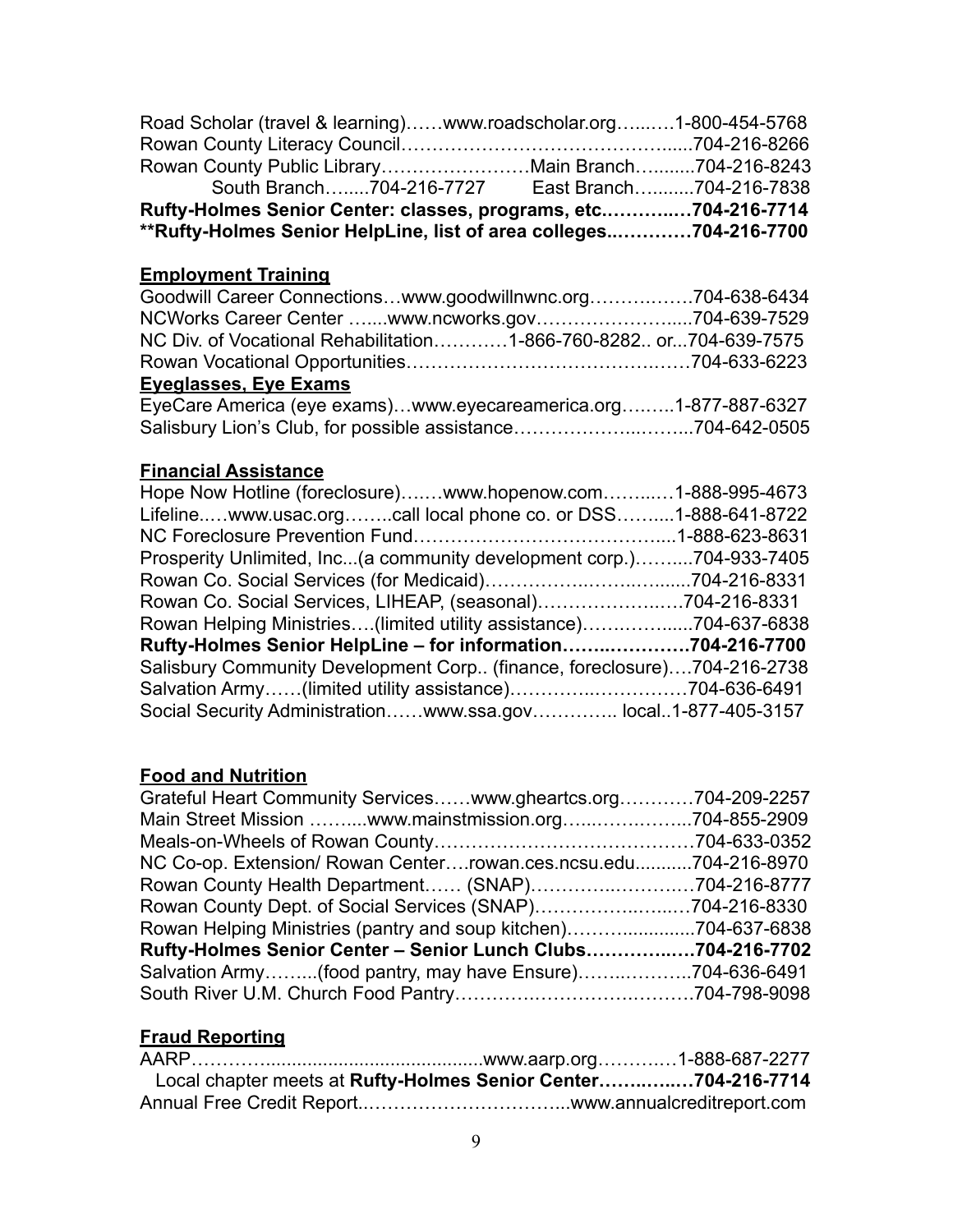| Better Business Bureau, Northwest NCnwnc.bbb.org1-800-777-8348    |  |
|-------------------------------------------------------------------|--|
| Direct Mail Marketing Associationwww.dmachoice.org 1-212-768-7277 |  |
| (Cuts down on junk mail such as pre-approved credit card offers)  |  |
| Do Not Call Registry (national)www.donotcall.gov1-888-382-1222    |  |
| Federal Trade Commissionwww.ftc.gov1-877-382-4357                 |  |
| NC Dept. of Justice, Consumer Protection Divwww.ncdoj.gov         |  |
|                                                                   |  |
| NC Dept. of Secretary of State 1-919-807-2000www.sosnc.gov        |  |
| Pre-Approved Credit Offerswww.optoutprescreen.com1-888-567-8688   |  |
| Senior Medicare Patrolwww.ncdoi.com1-855-408-1212                 |  |
|                                                                   |  |
|                                                                   |  |

### **Home Modification, Rehabilitation and Repairs**

| Community Linkcommunitylinknc.org704-943-9490                      |  |
|--------------------------------------------------------------------|--|
|                                                                    |  |
| NC Baptist Aging Ministrywww.ncbam.org1-877-506-2226               |  |
|                                                                    |  |
| Salisbury Community Development Corporation704-216-2738            |  |
| Salisbury-Rowan Community Action Agency (weatherizing)704-633-6633 |  |
|                                                                    |  |
|                                                                    |  |
|                                                                    |  |
| U.S.D.A-Rural Development Programwww.rd.usda.gov336-629-4449       |  |

### **Housing**

| Independent Living options for older adults, disabled, veterans: |               |
|------------------------------------------------------------------|---------------|
|                                                                  | .704-855-2230 |
|                                                                  | .704-754-5733 |
|                                                                  | .704-633-7700 |
|                                                                  | .704-310-5216 |
|                                                                  | .704-633-3120 |
|                                                                  | .704-637-2284 |
|                                                                  | .704-636-1410 |
|                                                                  | .704-636-4600 |
| Placid Retirement Apartments (Magnolia Gardens)                  | .704-633-3892 |
|                                                                  | .704-633-8380 |
|                                                                  | .704-633-1002 |
|                                                                  | .704-637-8700 |
|                                                                  |               |
|                                                                  |               |
|                                                                  |               |
|                                                                  | .704-636-6486 |
|                                                                  |               |

### **Housing, Other**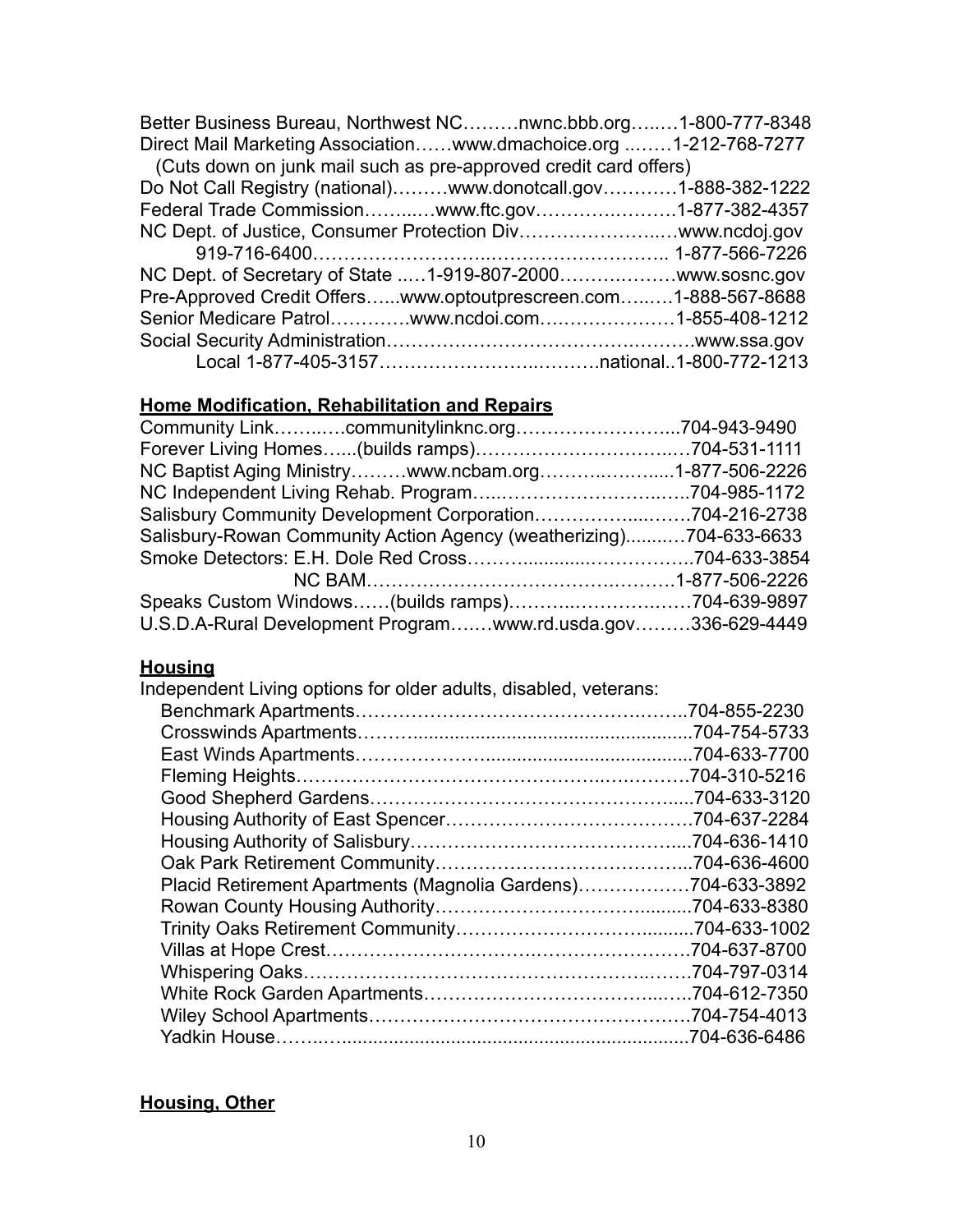| The Gables at Kepley Farm (active adult community)704-633-6000 |  |
|----------------------------------------------------------------|--|
| Habitat for Humanitywww.habitatrowan.org704-642-6292           |  |

# **Housing, Temporary**

| Am. Red Cross (temporary shelter)ehdole.redcross.org704-633-3854 |  |
|------------------------------------------------------------------|--|
|                                                                  |  |
|                                                                  |  |
|                                                                  |  |

### **In-Home Services/Home Care**

|                                                                   | .704-639-1060 |
|-------------------------------------------------------------------|---------------|
|                                                                   |               |
|                                                                   |               |
|                                                                   | .704-210-5626 |
|                                                                   |               |
|                                                                   |               |
|                                                                   | .704-636-3334 |
|                                                                   |               |
| Home Health Professionals. (regional provider)704-633-7213        |               |
|                                                                   |               |
| Homewatch CareGivers(regional provider)704-788-2353               |               |
|                                                                   |               |
|                                                                   |               |
|                                                                   |               |
|                                                                   |               |
|                                                                   |               |
| Rowan Hospice & Palliative Care Ctr1-888-876-3663 or 704-637-7645 |               |
|                                                                   |               |
|                                                                   |               |
| Trinity At Home                                                   | .704-603-2776 |
| Veterans' Home Carewww.veteranshomecare.com1-888-314-6075         |               |
|                                                                   |               |

### **Insurance**

| Affordable Care Act infowww.healthcare.gov1-800-318-2596        |  |
|-----------------------------------------------------------------|--|
| NC State Retiree's Health Planwww.shpnc.org1-855-859-0966       |  |
| SHIIP Program, Rufty-HolmesMedicare counseling704-216-7703/7704 |  |
| SHIIP statewidewww.ncdoi.com/shiip1-855-408-1212                |  |
|                                                                 |  |

### **Legal Services**

|  | Elder Law Clinic, WFUelder-clinic.law.wfu.edu1-336-758-5061 |
|--|-------------------------------------------------------------|
|  |                                                             |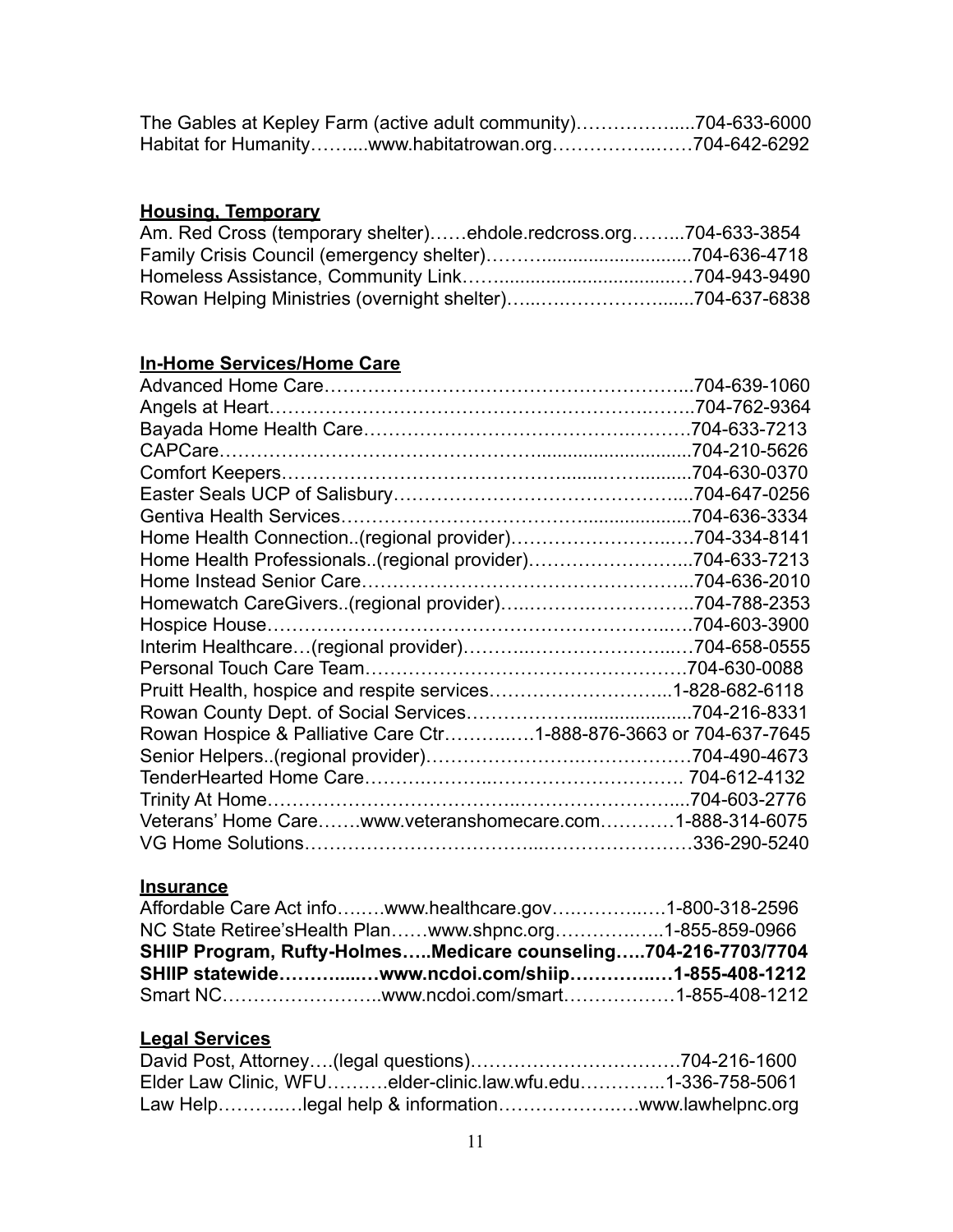| Legal Aid of NCholds appointments at Rufty-Holmes1-877-579-7562 |  |
|-----------------------------------------------------------------|--|
| (state that you are an older adult in Rowan County)             |  |
| Legal Aid of NC Helplinewww.legalaidnc.org1-866-219-5262        |  |
|                                                                 |  |
| NC Department of Justicewww.ncdoj.gov919-716-6400               |  |
| NC Human Relations Commission, Fair Housing Board919-807-4420   |  |
| (landlord-tenant disputes)                                      |  |
|                                                                 |  |
|                                                                 |  |
|                                                                 |  |

### **Long-Term Care**

| Adult Care Homes, Family Care, Nursing Homes, Assisted Living, Rehab      |               |  |  |
|---------------------------------------------------------------------------|---------------|--|--|
|                                                                           | .704-637-5885 |  |  |
|                                                                           |               |  |  |
| Bethamy Retirement Center (ACH, FC NH, AL)704-633-1985                    |               |  |  |
| Big Elm Retirement and Nursing Ctr. (AL, NH, R)704-932-0000               |               |  |  |
| Brian Center Health and Rehabilitation (NH, R)704-633-7390                |               |  |  |
|                                                                           |               |  |  |
|                                                                           |               |  |  |
| Care Patrol (referral & screening service for long-term care)704-248-7901 |               |  |  |
|                                                                           |               |  |  |
|                                                                           |               |  |  |
|                                                                           |               |  |  |
|                                                                           |               |  |  |
| DSS Adult Care Home Specialist (monitors facilities)704-216-8331          |               |  |  |
|                                                                           |               |  |  |
|                                                                           |               |  |  |
|                                                                           |               |  |  |
|                                                                           |               |  |  |
|                                                                           |               |  |  |
|                                                                           |               |  |  |
| Magnolia Gardens Extended Care (ACH, NH, AL, R)704-633-3892               |               |  |  |
|                                                                           |               |  |  |
|                                                                           |               |  |  |
| Ombudsman Program (Centralina Area Agency on Aging)1-800-508-5777         |               |  |  |
| Trinity At Home Care Management(advice and referral)704-603-2776          |               |  |  |
|                                                                           |               |  |  |
|                                                                           |               |  |  |

### **Medical Alert Systems**

# **(This is a representative selection from many similar products.)**

| ADT Medical Alertwww.adt.com/medical/alert1-800-588-1934  |  |
|-----------------------------------------------------------|--|
|                                                           |  |
| CVS Medical Alertwww.medicalalertsystem.com1-800-283-2300 |  |
|                                                           |  |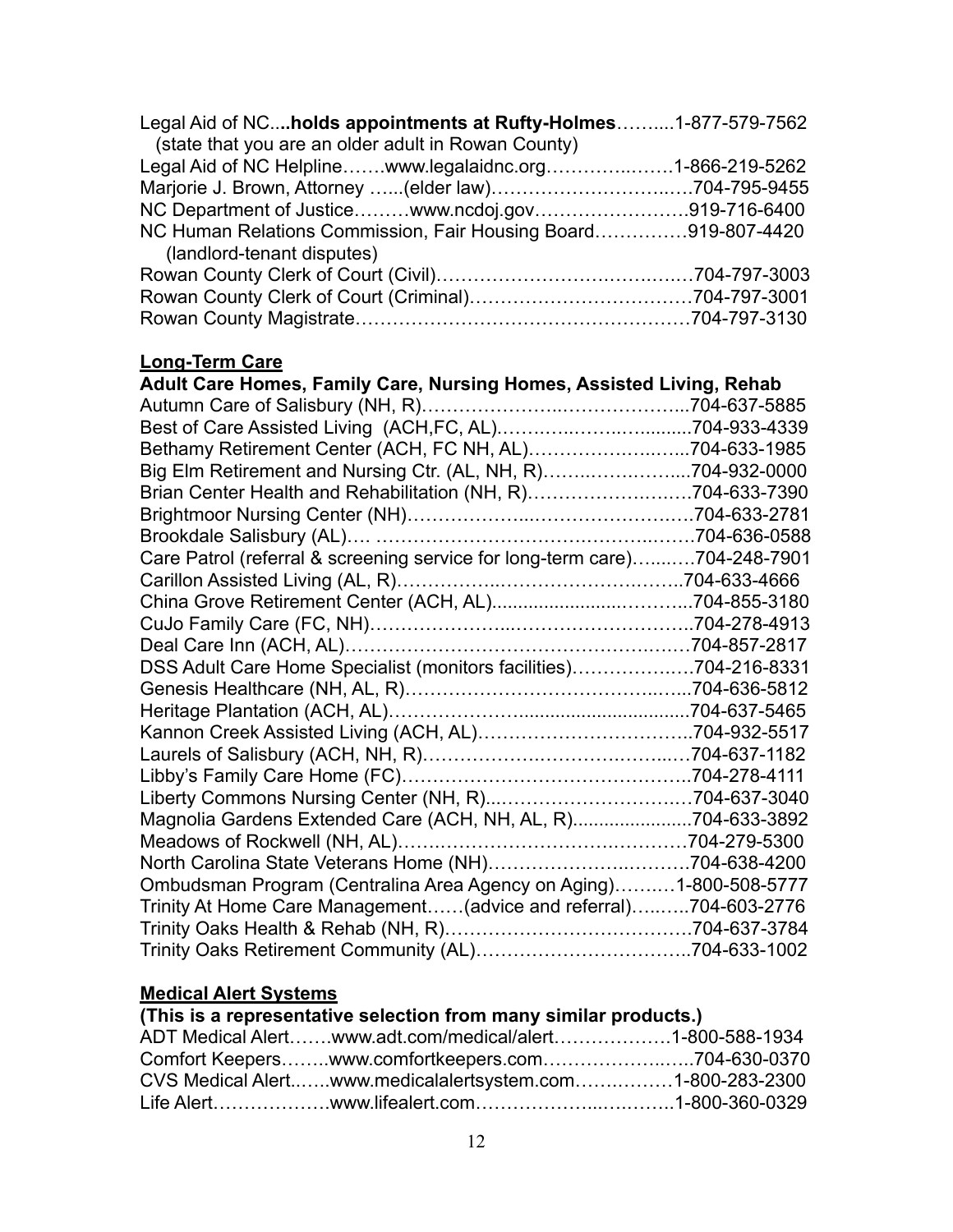| Medical Alertwww.medicalalert.com1-800-800-2537        |  |
|--------------------------------------------------------|--|
| Ready Responsewalgreensreadyresponse.com1-866-310-9061 |  |

#### **Medical Centers**

| CMC-Northeastwww.carolinashealthcare.org/northeast704-403-3000 |  |
|----------------------------------------------------------------|--|
|                                                                |  |
|                                                                |  |
| Rowan Medical Ctrwww.novanthealth.org/rowan704-210-5000        |  |
| VA Medical Center, Salisburywww.salisbury.va.gov704-638-9000   |  |

#### **Medical Clinics**

| Community Care Clinic www.communitycareofrowan.org704-636-4523 |  |
|----------------------------------------------------------------|--|
|                                                                |  |
|                                                                |  |
| A "discount medical membership" clinic.                        |  |

### **Medical Complaints**

| NC Medical Board (doctor complaints) www.ncmedboard.org1-800-253-9653 |  |
|-----------------------------------------------------------------------|--|
| NC Div. of Health Service Regulation, complaints1-919-855-4500        |  |
| (home care/hospitals/long term care) www.ncdhhs.gov/dhsr              |  |
| Ombudsman Programwww.CentralinaAging.org1-800-508-5777                |  |

#### **Medical Equipment, Medicine Delivery**

| American Medical IDwww.americanmedical-id.com1-800-363-5985           |
|-----------------------------------------------------------------------|
| Comfort Keeperswww.comfortkeepers.com704-630-0370                     |
|                                                                       |
| Habitat for Humanity RESTORE (used medical equipment)704-642-1222     |
| HDIS (incontinence & medical products)www.hdis.com<br>.1-800-269-4663 |
|                                                                       |
| .704-642-0067                                                         |
|                                                                       |
| Innes Street Drug, W. Innes St (Free Delivery)<br>.704-636-1712       |
| Med Express/Salisbury Pharmacy (Free Delivery)<br>.704-633-3113       |
| .704-636-6340                                                         |
|                                                                       |
| .704-636-1850                                                         |
| 101 Mobility (medical equipment, accessibility products)704-251-2767  |
|                                                                       |

#### **Medical Services, Other**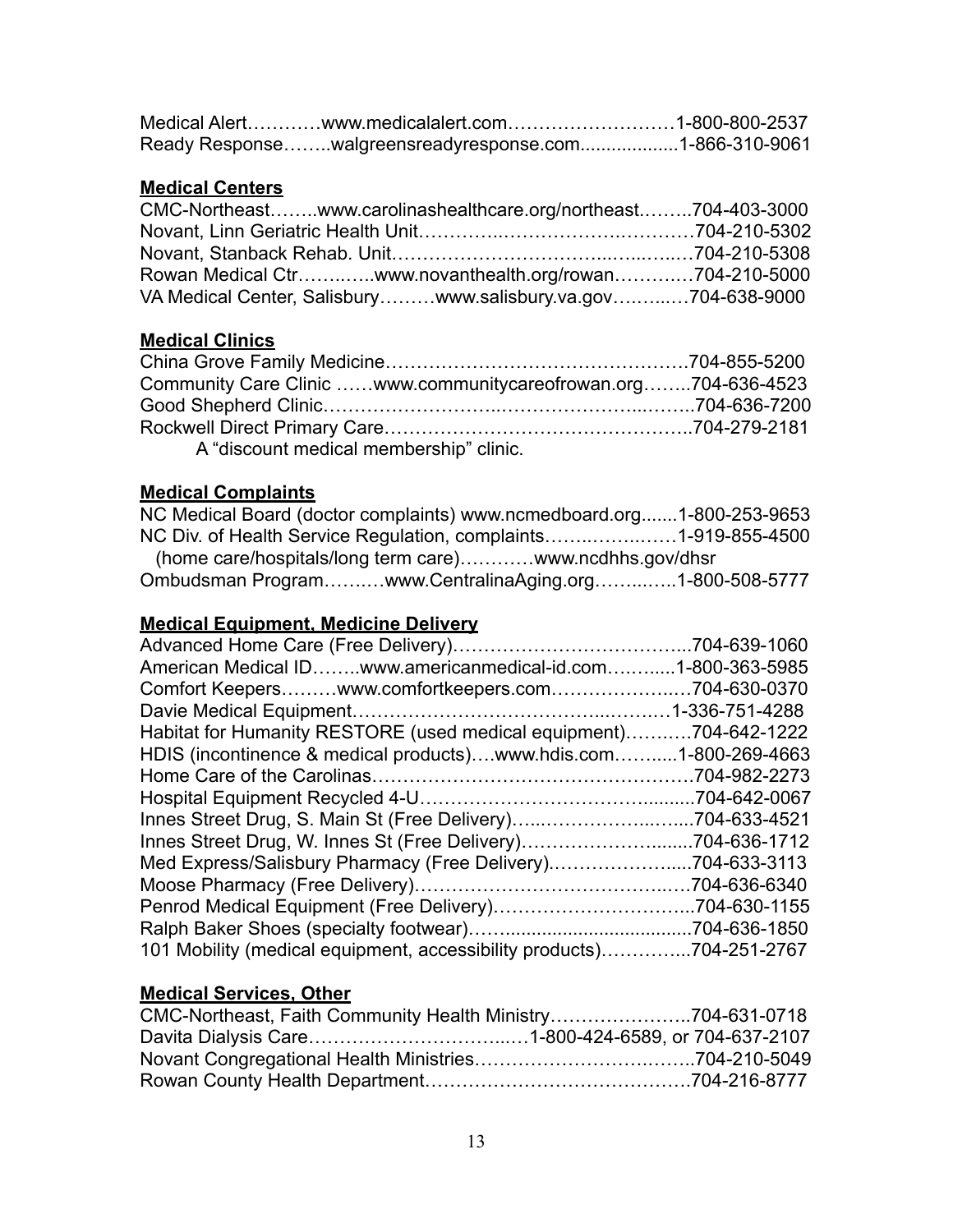### **Mental Health Services**

### **Miscellaneous**

| Are You Okay? (daily phone check, Rufty-Holmes)704-216-7704    |  |
|----------------------------------------------------------------|--|
|                                                                |  |
| Pet Services: Humane Society of Rowan Co704-636-5700           |  |
| Donated pet food, Low-cost Spay & Neuter services              |  |
| Rollin Delivery & Errandswww.rollindelivery.com704-433-6272    |  |
|                                                                |  |
| Voter ID Requirements (State Board of Elections)1-919-733-7173 |  |

### **Prescription Assistance**

| Community Care Cliniccommunitycareofrowan.org704-636-4523        |
|------------------------------------------------------------------|
|                                                                  |
|                                                                  |
|                                                                  |
|                                                                  |
|                                                                  |
|                                                                  |
|                                                                  |
| NC MedAssist, Senior Care Programwww.medassist.org1-866-331-1348 |
|                                                                  |
|                                                                  |
|                                                                  |
|                                                                  |

### **Recreation, Socialization**

| AARP (local chapter at Rufty-Holmes Senior Center)704-216-7714 |  |
|----------------------------------------------------------------|--|
|                                                                |  |
| Convention and Visitors Bureau (local information)704-638-3100 |  |
| East Rowan YMCAwww.rowanymca.org704-279-1742                   |  |
|                                                                |  |
|                                                                |  |
| Lunch Clubs, Rufty-Holmes Senior Center704-216-7702            |  |
| NC Transportation Museumwww.nctrans.org704-636-2889            |  |
| NC Co-op. Extension-Rowanrowan.ces.ncsu.edu704-216-8970        |  |
|                                                                |  |
|                                                                |  |
|                                                                |  |
| (South) 704-216-7727 (East) 704-216-7838                       |  |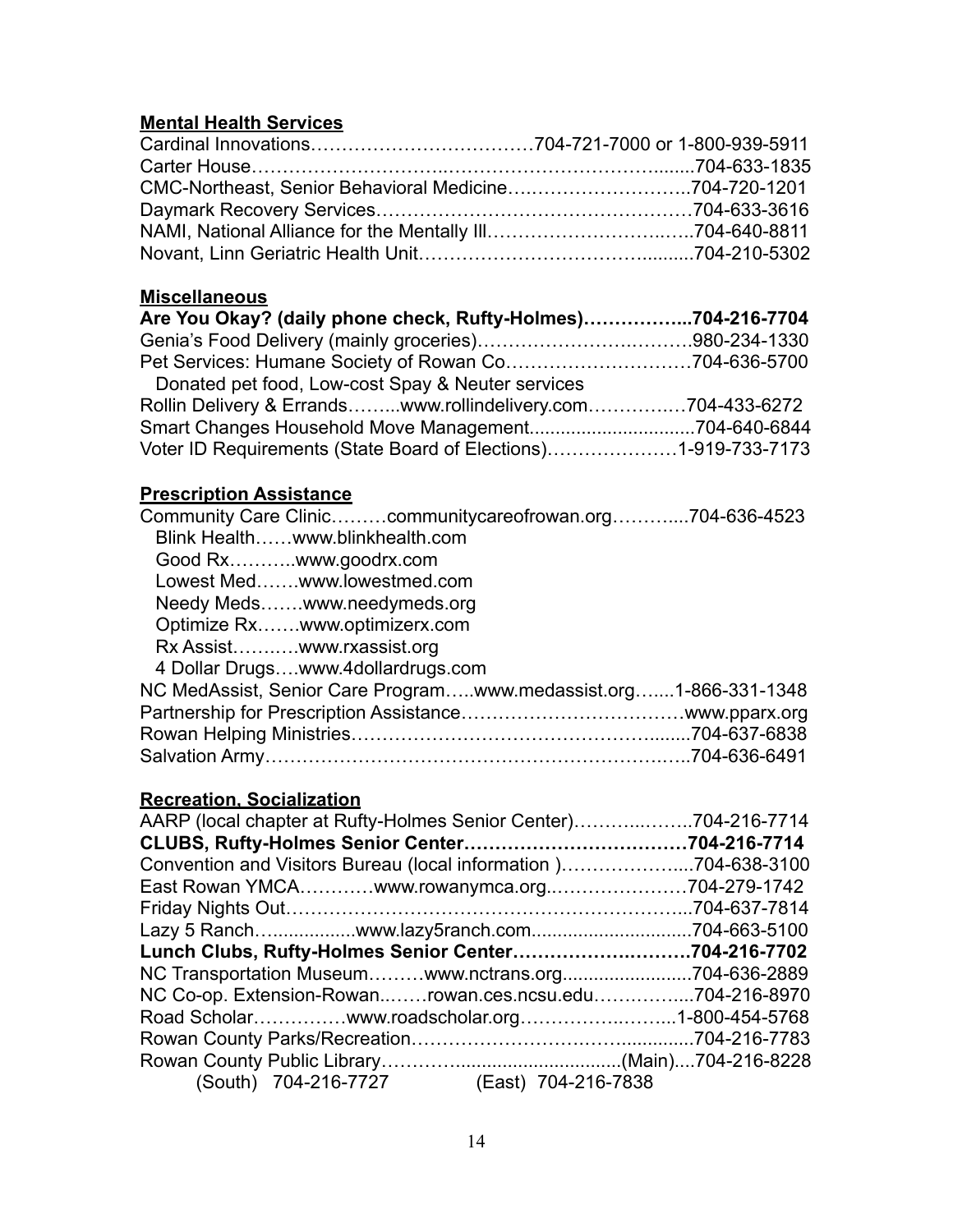| Salisbury/Rowan Newcomers Clubsalisburynewcomers.com        |  |
|-------------------------------------------------------------|--|
| Salisbury/Rowan Senior Games & Silver Arts704-216-7780      |  |
| Salisbury YMCAwww.rowanymca.org704-636-0111                 |  |
| South Rowan YMCAwww.rowanymca.org704-857-7011               |  |
| Waterworks Visual Arts Centerwww.waterworks.org704-636-1882 |  |

### **SHIIP -- Seniors' Health Insurance Information Program**

| SHIIP statewide officewww.ncdoi.com/SHIIP1-855-408-1212 |                        |
|---------------------------------------------------------|------------------------|
| <b>Social Security</b>                                  |                        |
|                                                         |                        |
| www.socialsecurity.gov or www.ssa.gov                   | $local$ 1-877-405-3157 |

### **Substance Abuse**

### **Support Groups**

| Alzheimer's Family Support Group704-603-2778 or 704-603-2779 |               |
|--------------------------------------------------------------|---------------|
|                                                              |               |
|                                                              |               |
|                                                              |               |
|                                                              |               |
|                                                              |               |
| Diabetes Support Group, Faith Baptist Church704-279-2463     |               |
|                                                              | .704-636-4718 |
|                                                              | 704-433-0882  |
| NAMI-National Alliance for the Mentally IIIwww.nami.org      | .704-640-8811 |
|                                                              | .704-640-6488 |
|                                                              | .704-633-3181 |
|                                                              |               |
|                                                              |               |
|                                                              |               |
|                                                              |               |

### **Taxes**

| NC Dept. of Revenuewww.dor.state.nc.us1-877-252-3052             |  |
|------------------------------------------------------------------|--|
| Rowan Co. Tax Admin(property & vet tax exemptions)704-216-8544   |  |
| Tax Assistance for Seniors, by AARP, at Rufty-Holmes704-216-7714 |  |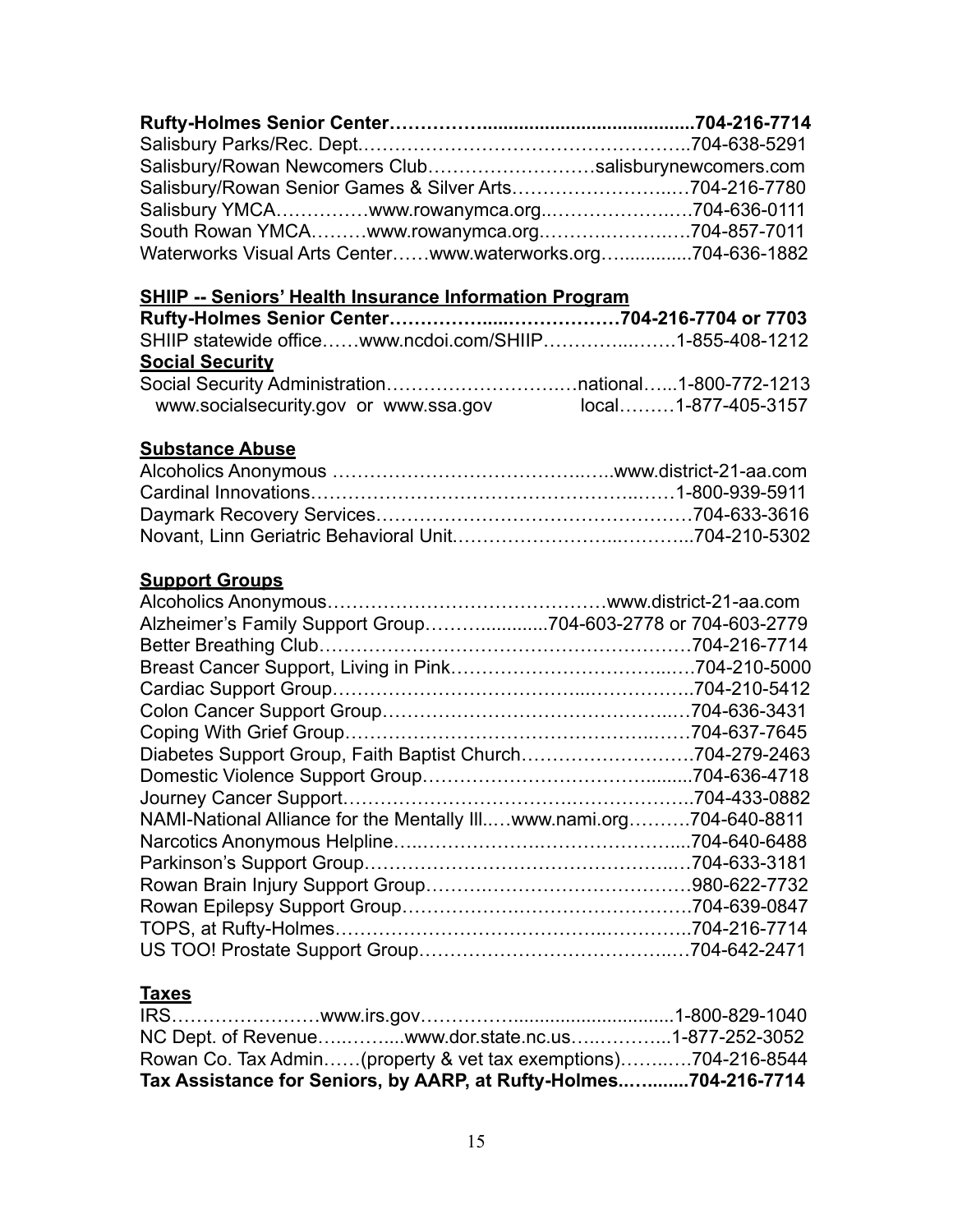#### **Telephone Reassurance Are You OK? Program, Rufty-Holmes Senior Center…….……...704-216-7704**

#### **Telephone Service Plans, Etc.**

| Assurance Wirelesswww.assurancewireless.com1-888-321-5880                |  |
|--------------------------------------------------------------------------|--|
| Consumer Cellularwww.consumercellular.com1-888-345-5509                  |  |
| Great Call (Jitterbug phone)www.greatcall.com1-800-733-6632              |  |
| LinkUp/LifeLinewww.lifelinesupport.org, or call your local phone company |  |
| SafeLink Wirelesswww.safelinkwireless.com1-800-378-1684                  |  |
| National Do Not Call Registrywww.donotcall.gov1-888-382-1222             |  |

### **Transportation**

| Cancer Appmt. transportation, American Cancer Society1-800-227-2345 |  |
|---------------------------------------------------------------------|--|
|                                                                     |  |
| Helping Hands Specialized Transportation (medical)704-855-5485      |  |
|                                                                     |  |
|                                                                     |  |
|                                                                     |  |
|                                                                     |  |
|                                                                     |  |
| Secure Comfort and Transportation (medical)704-701-7392             |  |

#### **Utility Assistance**

| Rowan Co. Social Services, LIEAP assistance (seasonal)704-216-8331 |  |
|--------------------------------------------------------------------|--|
|                                                                    |  |

#### **Veterans' Services**

| American Legion PostsHarold B. Jarrett Post 704-855-2580  |                                           |
|-----------------------------------------------------------|-------------------------------------------|
|                                                           | Joseph C. Price Post704-636-2950          |
|                                                           | Samuel C. Hart Post704-636-8084           |
|                                                           |                                           |
|                                                           | Miller-Russell Post, Rockwell704-279-2184 |
|                                                           | Freeze-Seymore Post, C. Grove704-857-7320 |
| American Red Cross, Service to Armed Forces1-877-272-7337 |                                           |
|                                                           |                                           |
|                                                           |                                           |
| Department of Veteran Affairswww.va.gov1-800-827-1000     |                                           |
|                                                           |                                           |
|                                                           |                                           |
| Homeless Vetswww.va.gov/homeless1-877-424-3838            |                                           |
|                                                           |                                           |
|                                                           |                                           |
|                                                           |                                           |
|                                                           |                                           |